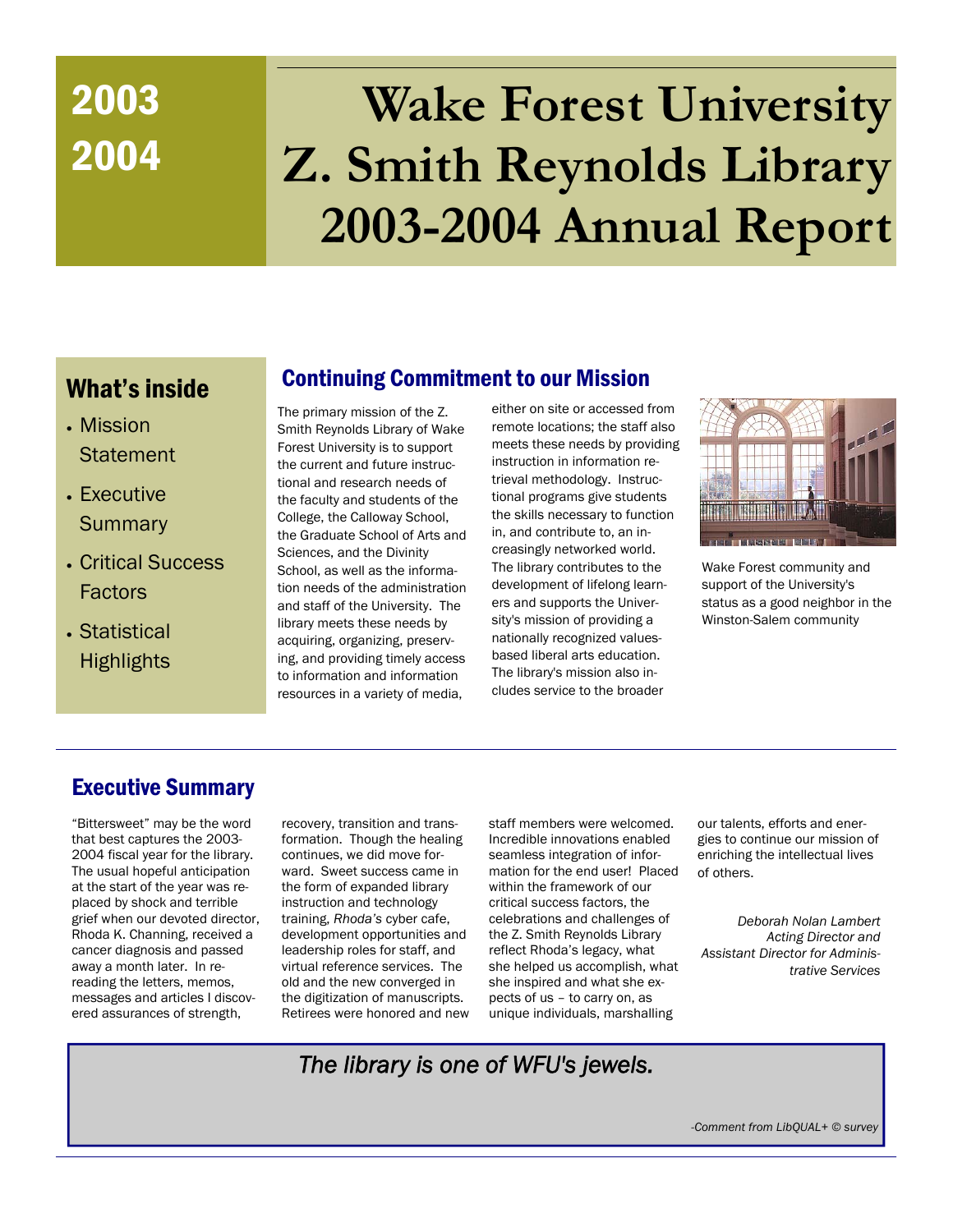*Acquire, organize, preserve and provide excellent information resources in a variety of formats, including enhanced intellectual and physical access to them.* 

#### **Successes**

• Implemented ENCompass for Resource Access (allows for integrated end user searching across multiple data types and databases).

• Implemented **ENCompass for Digital** Collections (allows the library to manage multiple digital collections using different data type definitions such as Dublin Core, EAD and TEI ).

• Implemented LinkFinderPlus (provides the ability to link from citation directly to the full-text of the article).

• Completed the total collection inventory ahead schedule.

• Developed criteria for measuring the library stacks capacity.

• Developed criteria for weeding of the library's collections.

• Analyzed and proposed solutions for off-site shelving needs.

# **Challenges**

• Maintaining excellent collections in light of static budgets and increasing costs.

• Balancing print and electronic collections.

• Coordinating the management of access to the library's electronic resources.

• Developing formal mechanism for managing ongoing digitization process.

• Improving quality and electronic availability of finding aids for manuscript materials.

• Addressing long-term off-site shelving needs.

• De-selecting library materials based upon finalized criteria.

• Rearranging the current periodicals by Library of Congress classification.

Testing new standing order vendors with Collection Development.

• Acquiring and cataloging material for the new East Asian Languages and Culture Studies program.



*"This is my second year on the faculty; I came from an Ivy League graduate school and did not expect WFU's library to match the resources I had been accustomed to, but I have been very very very pleased with the ZSR collections and resources. On-site microfilm collections make this a first-rate research library for my field.. . . . The resources committed to the library make it top-rate; I hope they don't decrease."*

> *-Comment from LibQUAL+ © survey*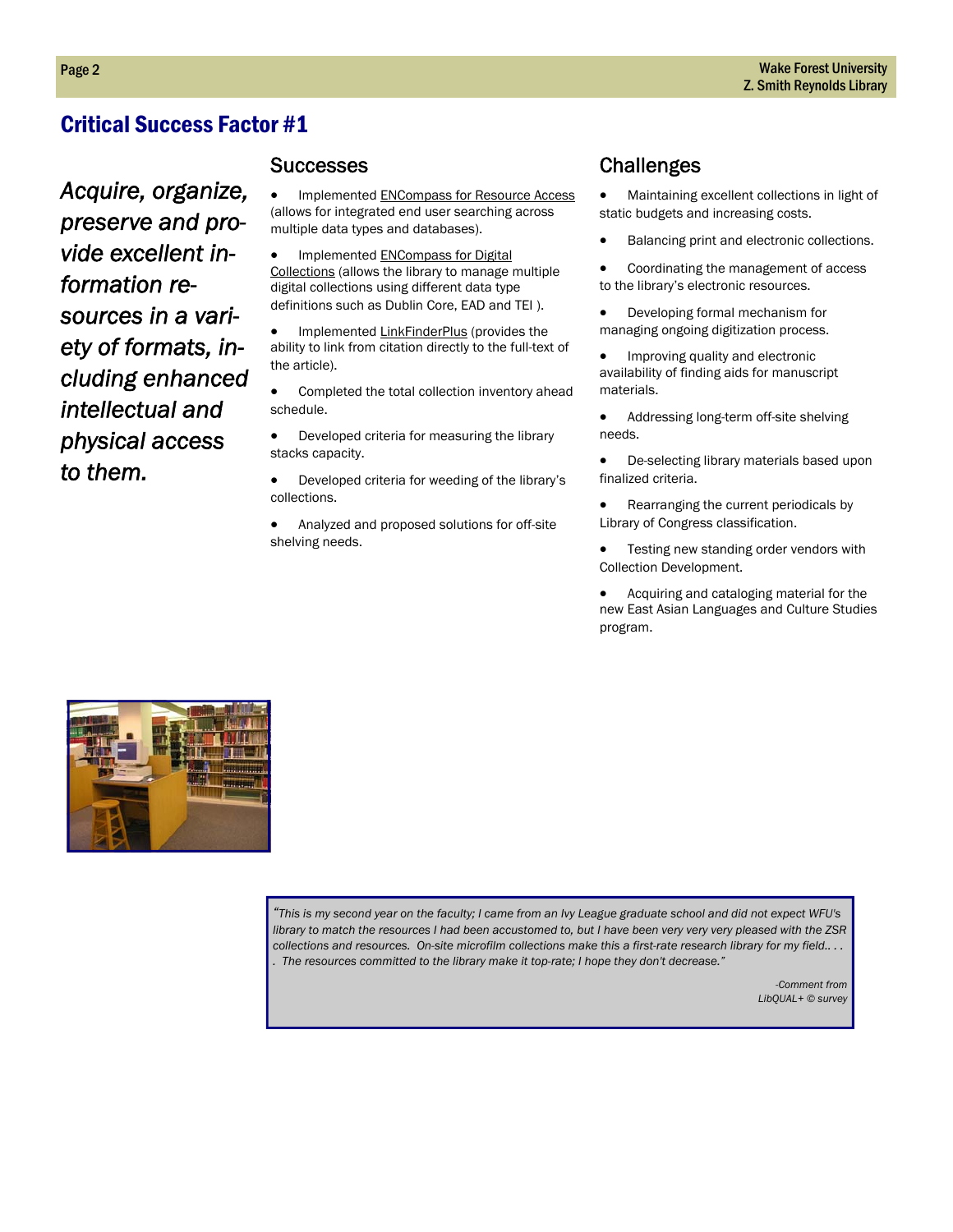*Provide highly regarded, responsive, timely, userfocused library services.* 

> *"I think the staff there is great! They're very helpful and knowledgeable and have always helped me out."*

> > *-Comment from LibQUAL+ © survey*

#### **Successes**

• Participated in first year of ASERL's virtual reference project

• Implemented Ezproxy, making off-campus access to restricted electronic library resources much more transparent for our patrons.

• Increased the availability of media viewing stations to library patrons by installing TVs, VHS and DVD players in 2<sup>nd</sup> floor study rooms.

• Deployed new, faster computers, flat screen monitors and printers in ITC student computer lab.

• Provided full suite of reference service (onsite reference assistance, e-mail, chat, LIB100 and bibliographic instruction) despite the loss of 5 reference staff members (due to reorganization and attrition)

### **Challenges**

• Staffing two public service areas for Special Collections on opposite sides of the building

• Locating ILL staff so they are available to patrons

• Providing uninterrupted services with the cash value add and transfer machines

• Meeting the demands of non-WFU users within framework of Library's mission

*"Wake Forest's library services are excellent in comparison to other major research libraries I have recently used. ZSR excels in assistance to faculty, inter-library loan, availability of electronic databases, and helpful staff interactions."*

> *-Comment from LibQUAL+ © survey*

# Critical Success Factor #3

*Teach and support students, faculty and staff in locating, evaluating and using information resources.* 

#### **Successes**

• Taught a full slate of Information Literacy (LIB100) classes for the first time

• Developed and taught two new computeroriented classes in addition to normal assortment of classes: EndNote (bibliographic management software) and Windows Movie Maker.

• Taught various subject specific bibliographic instruction sessions for visiting classes in Reference, Special Collections, Government Information and elsewhere

• Organized and taught the annual freshman Thinkpad training

• Hosted annual orientation for new faculty

• Marketed Library through open house, tours, Student Life Fair

# Challenges

• Managing the extra workload created by LIB100

• Marketing Library resources and services to more faculty and staff

**•** Encouraging more faculty to bring classes in for instruction sessions

• Informing and facilitating change in faculty behavior regarding scholarly communications and intellectual property

• Keeping up with the increased demand for training on the ever-increasing number of applications available to faculty, staff and students.

> *"In the past half semester I have learned more things of applicable value than I have in any other class."*

> > *-Comment from LIB 100 course evaluations*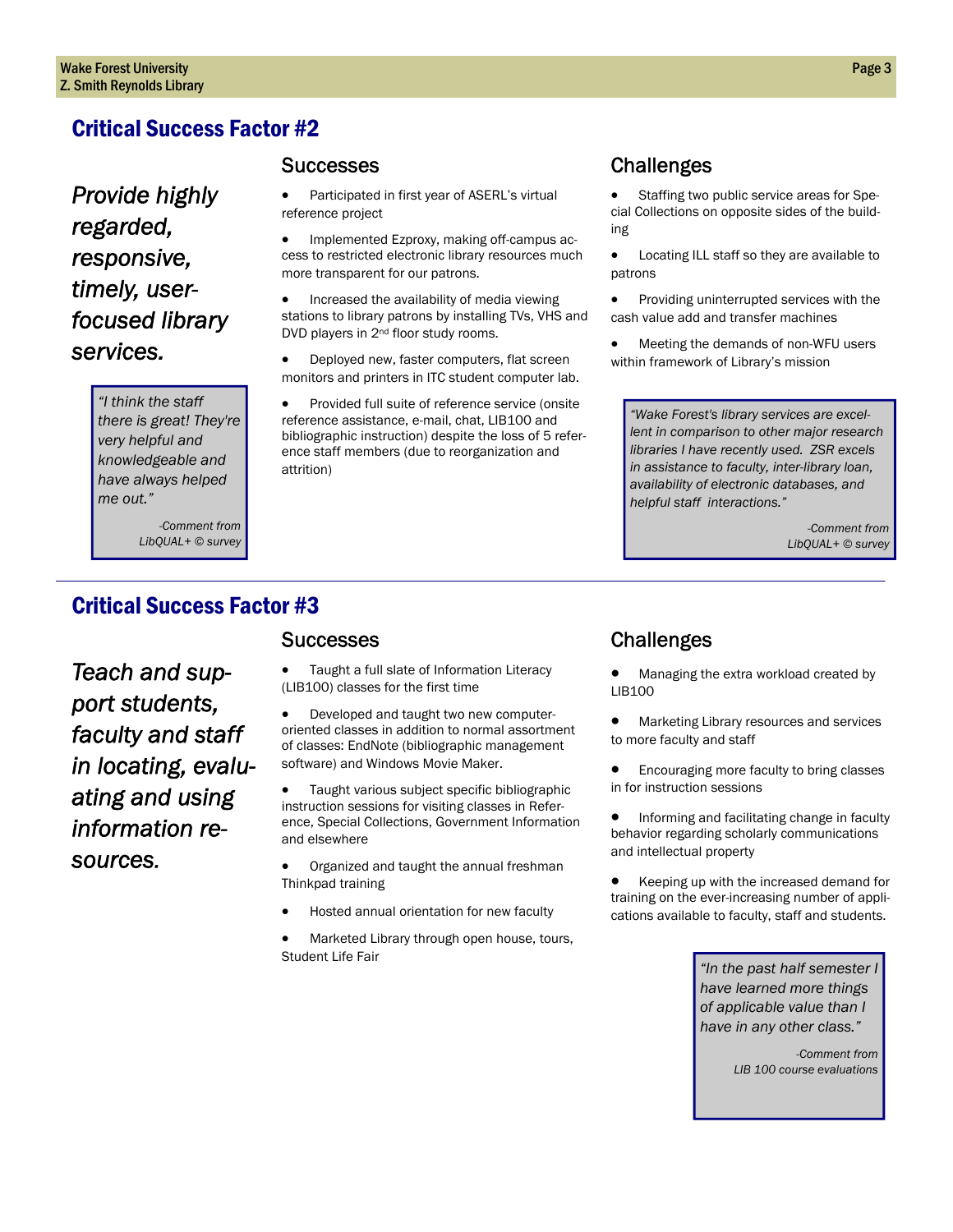*Lead the campus in innovative technology applications for academic and library endeavors.* 

#### Successes

• Implemented ENCompass, including LinkFinderPlus, for enhanced resource access.

• Beta-tested conversion of ENCompass to Linux platform.

• Created, improved and expanded digital archive collections.

Served as pilot and early adopter of WFU online employment system, student employment system and CFO corporate credit card.

# **Challenges**

• Moving forward on innovative new technologies and upgrading or replacing hardware/software as aggressively as in the past with little or no increase in funding

Obtaining necessary training for staff to continue to create, maintain and provide access to digital collections.

| "I love the new acces- |  |  |  |
|------------------------|--|--|--|
| sibility to research   |  |  |  |
| databases from re-     |  |  |  |
| mote locations!!!"     |  |  |  |
|                        |  |  |  |

*-Comment from LibQUAL+ © survey* 



# Critical Success Factor #5

*Provide responsible fiscal stewardship of and increased funding for library collections, staffing and facilities.* 

#### **Successes**

- Applied for and received \$20,700 LSTA grant (NC ECHO) to outsource digitization of Special Collections finding aids.
- Increased by 43% data collection of electronic resources usage.
- Analyzed serials data to make cuts in serials budget.
- Completed, opened and dedicated Rhoda K. Channing Reading Room and Rhoda's Cyber Café.
- Created and funded new Head of Reference and Information Literacy position by consolidating 2 staff vacancies.

#### **Challenges**

- Administering NC ECHO grant.
- Increasing funding to meet rising collections costs, to reflect salaries competitive with peer institutions, and to refurbish facilities and furnishings.
- Seeking additional grant opportunities.

• Continuing to make potential donors aware of Library needs and funding opportunities.

• Enhancing analysis and presentation of usage data to aid collection development decisions.

• Providing a safe, secure and clean environment for the staff and patrons.

*Budget cutbacks are limiting my accessibility to key journals and texts in my field. Interlibrary loan helps make up the difference but there is nothing like having the resources my students and I need available in the library. The library staff itself is exceptional. I have never had more thoughtful, intelligent, helpful resource people in a research setting help me out so with such generosity in all the dozens of libraries and archives I have worked in around the country.."* 

*-Comment from LibQUAL+ © survey*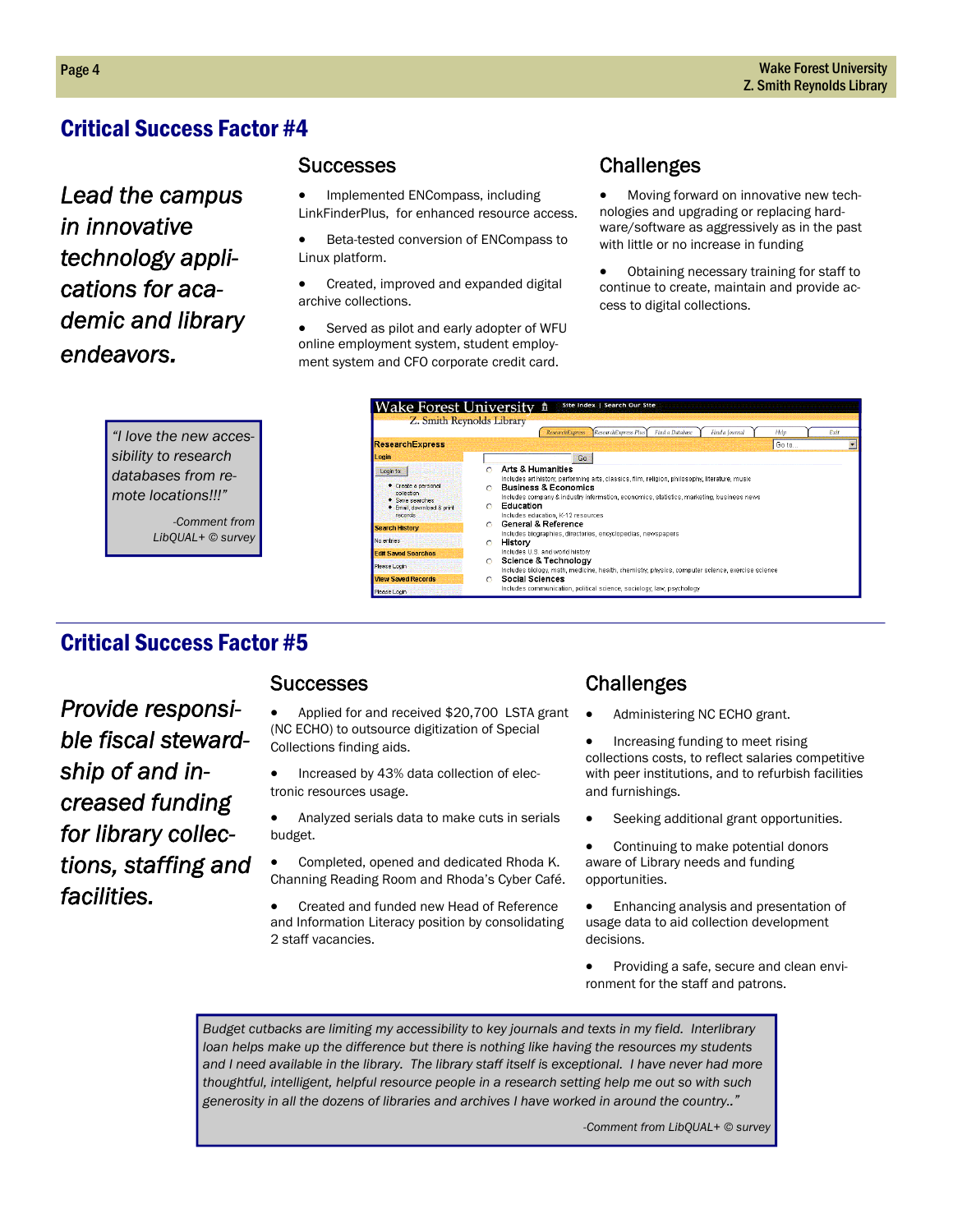#### **Successes**

# *Enhance organizational effectiveness of the library.*

#### • Combined Access Services and Technical Services under one team leader to maximize collaboration and responsiveness to patrons.

• Transferred Preservation responsibilities to Special Collections, enhancing ability to care for special collections materials in a variety of formats.

- Moved Current Periodicals to Information Services Team, making the 4th Level a cohesive public service area.
- Centralized circulation of ILL materials at the Circulation desk.

• Expedited the monograph ordering process by training library bibliographers in Yankee Book Peddler (YBP) online selecting.

• Improved access to Baptist Collection materials by integrating into Technical Services standing order workflow.

> *The library is efficiently run by an extremely helpful and professionally trained staff*

> > *-Comment from LibQUAL+ © survey*

# **Challenges**

• Examining, enhancing and integrating Special Collections staffing and operations.

• Developing Reserve workflow to ensure compliance with copyright guidelines.

- Planning for and incorporating ILLIAD into the ILL workflow.
- Managing the impact of cost increases and declining acquisitions on Technical Services operations.
- Transitioning to a new Library Director
- Involving more library staff members in university committees and governance.

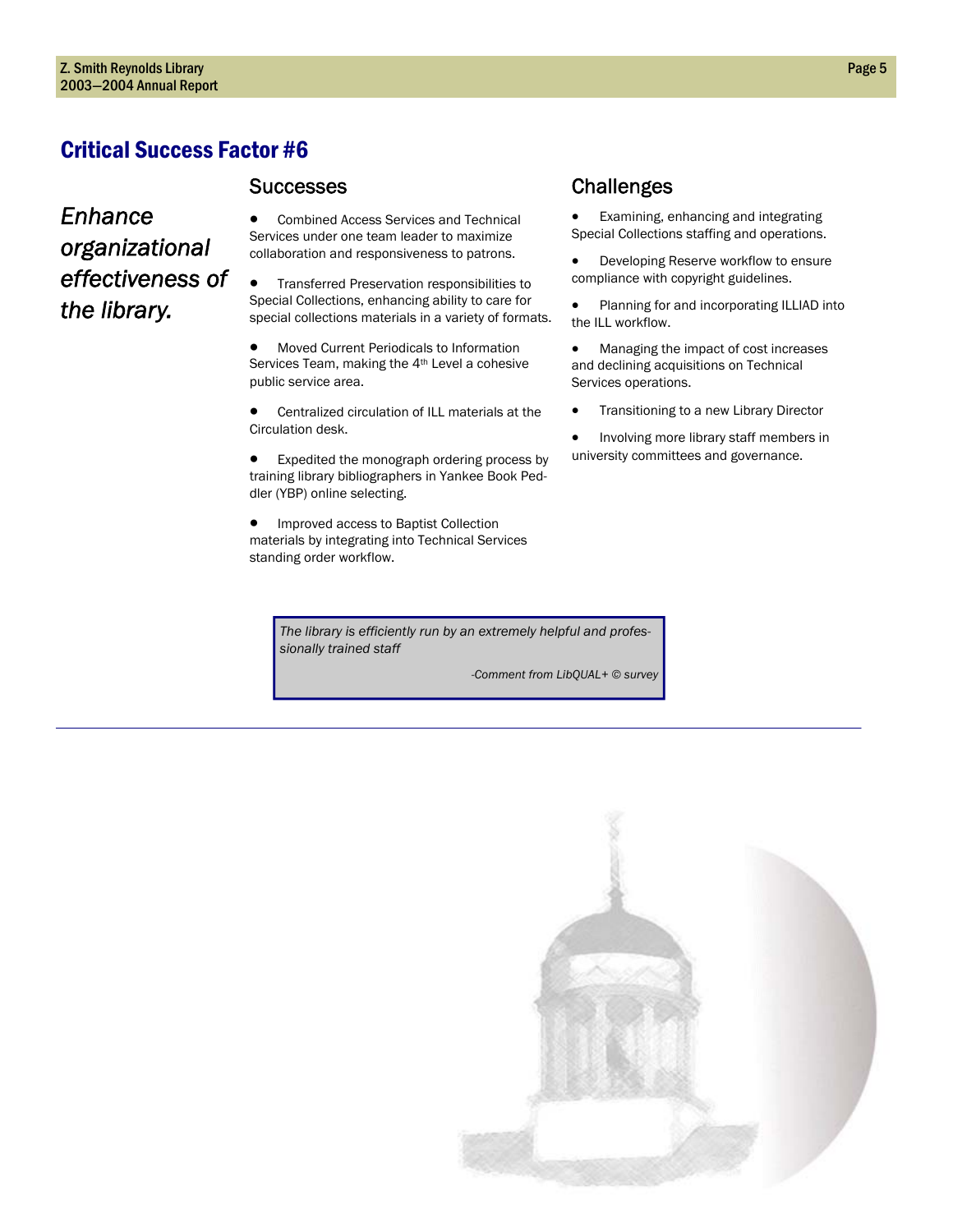# Service Highlights

|                                  |                                  | <b>FY '03</b> | <b>FY '04</b> | Percentage<br>Change |
|----------------------------------|----------------------------------|---------------|---------------|----------------------|
| Instruction                      |                                  |               |               |                      |
|                                  | Presentations to<br>Groups       | 454           | 546           | 20%                  |
|                                  | Number of Par-<br>ticipants      | 5,296         | 5,369         | 1%                   |
| Reference<br><b>Transactions</b> |                                  |               |               |                      |
|                                  | In Person                        | 8,007         | 4,743         | $-41%$               |
|                                  | Online/Chat/E-<br>mai/Virtual    | 127           | 441           | 247%                 |
| <b>Library Web</b><br>Site       |                                  |               |               |                      |
|                                  | <b>Unique Hits</b>               | N/A           | 322,552       | N/A                  |
| Interlibrary<br>Loan             | Loaned to Other<br>Libraries     | 3,076         | 2,477         | $-19%$               |
|                                  | Borrowed for<br><b>WFU Users</b> | 5,106         | 5,074         | $-1%$                |
| Circulation                      |                                  | 101,185       | 115,079       | 14%                  |
| <b>Gate Count</b>                |                                  | 452,166       | 435,846       | $-4%$                |
| <b>Seating</b>                   |                                  | 1,172         | 1,040         | $-11%$               |
| <b>Hours Open</b>                |                                  | 98            | 98            | 0%                   |



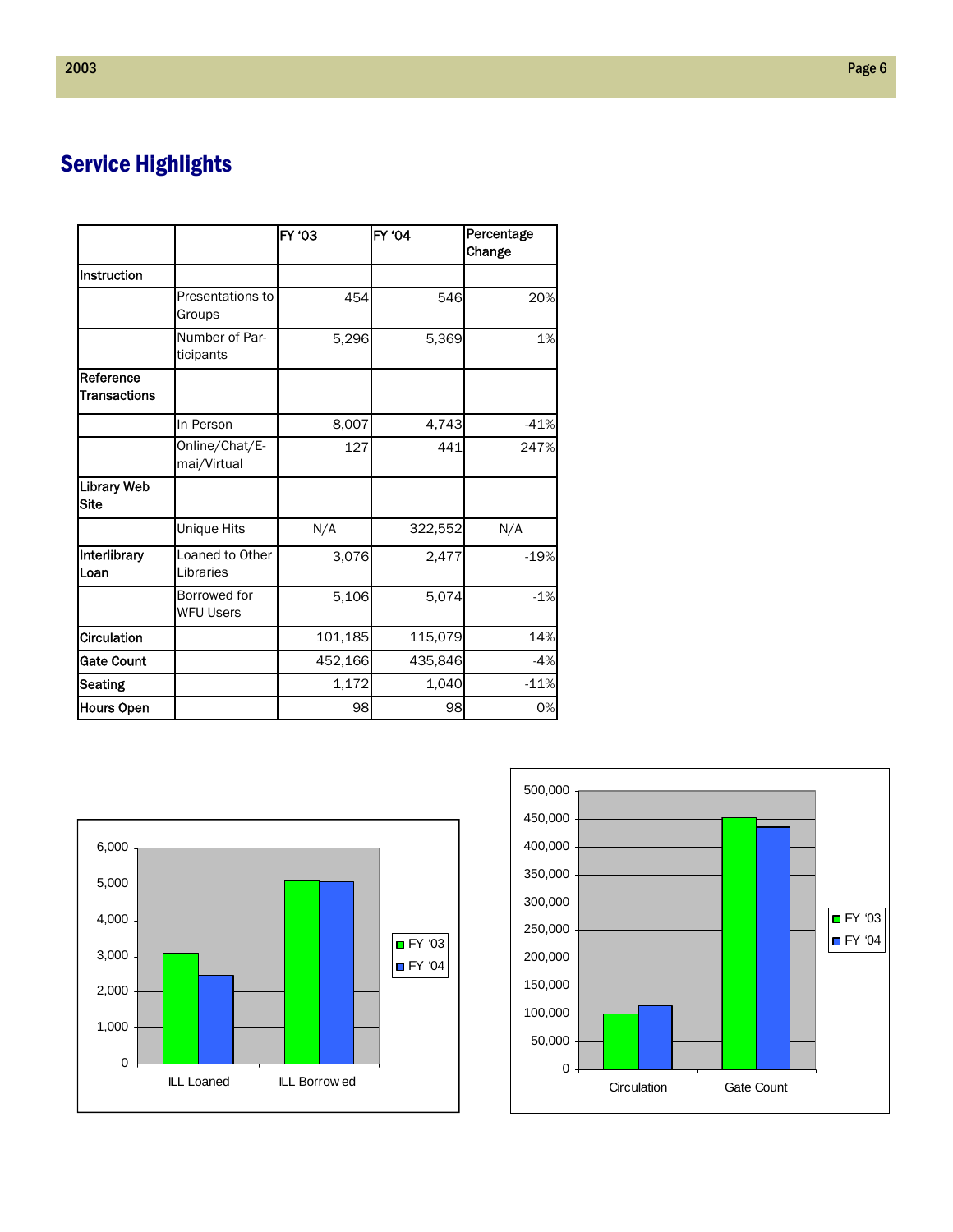# Resource Highlights

|                     |                                           | FY '03      | <b>FY '04</b> | Percentage<br>Change |
|---------------------|-------------------------------------------|-------------|---------------|----------------------|
| <b>Collections</b>  |                                           |             |               |                      |
|                     | <b>Print Volumes Held</b>                 | 1,390,193   | 1,411,778     | 2%                   |
|                     | Monographs Purchased                      | 18,917      | 14,719        | $-28%$               |
|                     | Expeditures for Mono-<br>graphs           | \$841,427   | \$623,025     | $-26%$               |
|                     | <b>Total Serials Received</b>             | 7,218       | 6,940         | $-4%$                |
|                     | <b>Expeditures for Serials</b>            | \$2,131,739 | \$2,276,277   | 7%                   |
|                     | Films/Videos/DVD's Held                   | 9,750       | 10,607        | 8%                   |
|                     | Microfilm Units                           | 1,101,476   | 1,125,966     | 2%                   |
|                     | Accessible Electronic<br>Journals         | 15,855      | 13,312        | $-16%$               |
|                     | Accessible Electronic<br><b>Databases</b> | 199         | 233           | 17%                  |
|                     | Total Materials Expendi-<br>tures         | \$3,082,175 | \$3,161,310   | 3%                   |
| <b>Personnel</b>    |                                           |             |               |                      |
|                     | <b>Total Number of Staff</b>              | 97          | 96            | $-1%$                |
|                     | <b>Total Salaries and Wages</b>           | \$2,241,315 | \$2,152,274   | $-4%$                |
| <b>Expenditures</b> | Total Library Expenditures                | \$5,792,709 | \$6,305,127   | 9%                   |



| \$6,305,127 | <b>Total Library</b><br><b>Expenditures</b> |
|-------------|---------------------------------------------|
| \$105.735   | Capital<br>Expenses                         |
| \$3,161,310 | <b>Materials Expenses</b>                   |
| \$885,808   | <b>Other Operating</b><br><b>Expenses</b>   |
| \$2,152,274 | Salaries                                    |
| \$3,038,082 | <b>All Other Operating</b>                  |
| \$2.199.525 | <b>Operating Materials</b>                  |
| \$5.237.607 | <b>Operating Budget</b>                     |